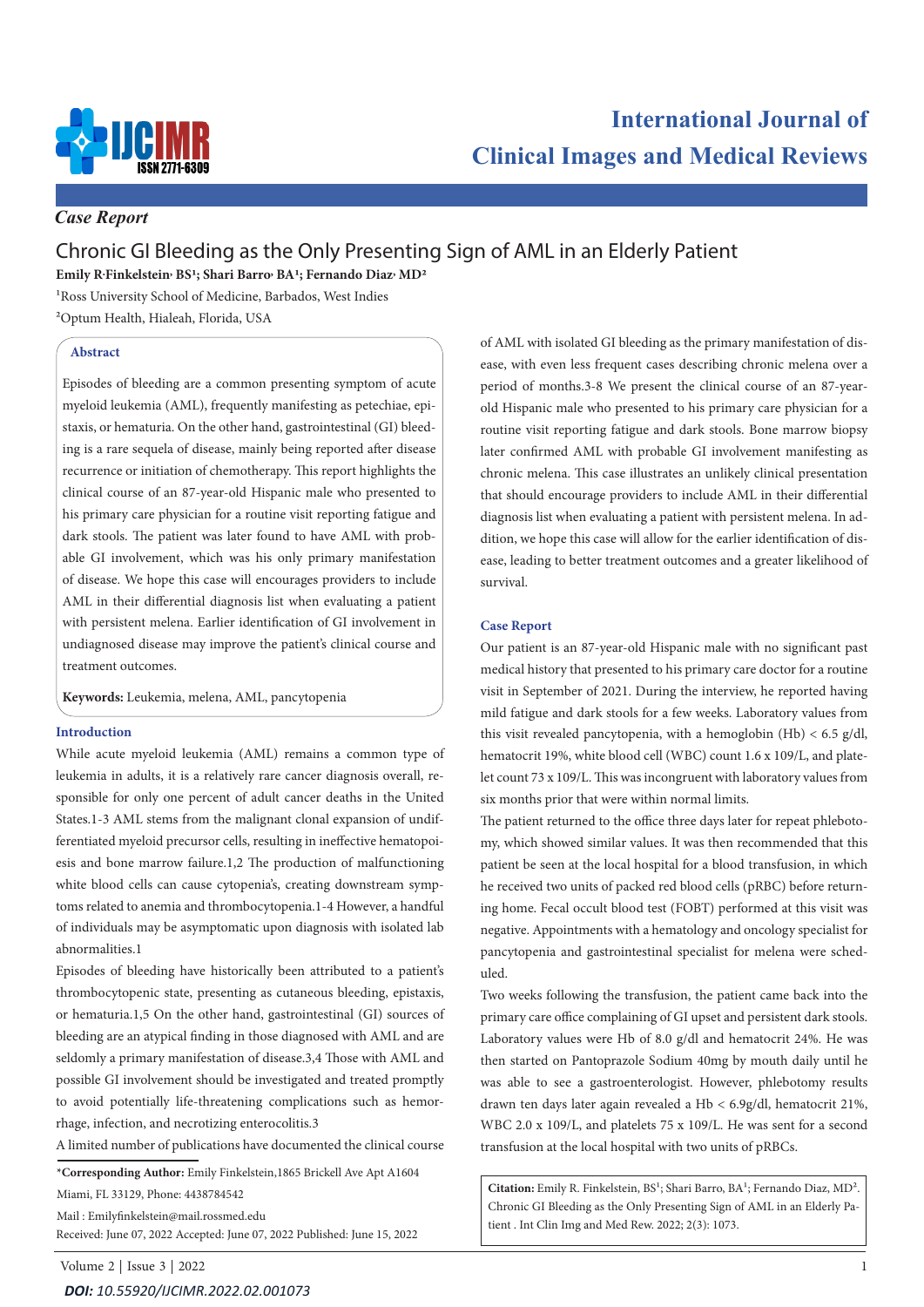Bone marrow biopsy was performed in the first week of November. The patient was found to be pale after the procedure and was admitted after his labs revealed a Hb below the transfusion threshold. He was transfused for a third time with two units of pRBCs, making this his third transfusion within a month's time. Results of the bone marrow biopsy were available a couple days later which showed AML with 40% blast cells.

After receiving a definitive biopsy report, the patient was stable and awaiting hematology and oncology treatment recommendations until November 26th when the patient awoke with subjective severe weakness and dark stools. His son took him to the hospital where he received another two units pRBCs. He was scheduled for a colonoscopy during his stay in the intensive care unit, however left against medical advice before the procedure could be performed.

During a follow-up appointment on December 9th at the primary care office, phlebotomy revealed a Hb of <6.7 g/dL, warranting yet another transfusion. He also complained of increased weakness and shortness of breath compared to baseline. Due to a delay in care with previously scheduled hematology and oncology appointments, the patient established care with a different hematologist at this time.

Patient was admitted to the hospital on December 14th to begin induction chemotherapy regimen of azacitadine 131mg subcutaneously daily for seven days. On admission, he complained of weakness, dyspnea of exertion, lightheadedness and over thirty pounds of unintentional weight loss. Before therapy was initiated, bone marrow biopsy was repeated, confirming AML with 40% blasts. Hospital course was significant for symptomatic anemia below transfusion threshold, necessitating two units pRBCs on December 24th.

Two weeks following this discharge, he was readmitted due to laboratory results yielding a Hb 4 g/dl and platelet count 12 x 109/L. He had minimal symptoms, denying any recent subjective fever or chills. In the emergency department, he was found to have neutropenic fever and was positive for Coronavirus Disease 2019 (COVID-19). He was started on intravenous antibiotics, remdesivir, and transfused with three units pRBCs and one unit of transfused platelets. After a couple of weeks, the patient was refusing further treatment, stating that he would like to leave against medical advice. His disease was deemed advanced and with rapid progression and therapy was discontinued based on patients and families wishes. Patient now resides in hospice care.

#### **Discussion**

Our patient is an 87-year-old Hispanic male who presented to his primary care physician for a routine physical examination when he reported having mild fatigue and dark stools upon evaluation. Over the next few weeks, the patient had persistent pancytopenia, with rapidly declining hemoglobin necessitating multiple transfusions at local hospitals before a bone marrow biopsy was performed revealing AML. This case presentation highlights an unusual presentation of disease and may assist outpatient physicians in identifying AML with isolated signs of GI bleeding. Early identification of AML as the predominant cause of GI manifestations may lead to better responses to treatment and increased likelihood of survival.

Autopsy studies predict the presence of any GI manifestation of disease in 25 percent of patients diagnosed with leukemia.3-4 Leukemic infiltrates, secondary inflammatory processes and infection are the most common culprits, with the ability to occur anywhere along the GI tract from the esophagus to the anus including the gallbladder and appendix.3,4 Symptoms can present as non-specific fever, abdominal pain, diarrhea, nausea, vomiting, abdominal distension or tenderness, making it difficult to isolate the cause of the patient's symptomatic complaints.3 Our patient did not possess any of these presenting symptoms and unfortunately, no relevant endoscopic studies were performed to find the root cause of GI involvement.

Furthermore, clinically significant bleeding may be found in up to 32 percent of thrombocytopenic patients with AML.9 The most frequent presentations of bleeding are cutaneous petechiae or bruising, epistaxis, vaginal bleeding, or hematuria.3,4 These manifestations have mostly been documented in cases of malignancy relapse, after chemotherapy, or following a bone marrow transplant.3,4,9 Rarely has GI bleeding been documented as the first manifestation of primary disease, such as in our patient.5 In addition, the amount of blood loss was sufficient to drop his hemoglobin count in a matter of weeks, which may have led to potentially life-threatening anemia, especially in an elderly individual.

Pathophysiology behind bleeding in patients with leukemia has historically been attributed to a patient's low platelet count, though more recent publications suggest there is no association between the two.5,9 Vinholt et al. found that clinically significant bleeding in AML is likely caused by reduced platelet function, due to a deficiency in platelet aggregation response and a reduced capacity for platelet activation.9 This may be an underlying reason for the occurrence of significant bleeding in the setting of AML with relatively high platelet counts, as seen in our patient with values consistently around 70 x 109/L. This platelet count is above the threshold that traditionally leads to clinically significant bleeding and points to another mechanism behind increased incidence of bleeding in AML.10

Most of the existing reports detailing GI bleeding in the setting of AML describe cases presenting with acute hemorrhage or cases that occurred after malignancy relapse and initiation of treatment.3,4,6,7 One case reported fatal GI bleeding after secondary formation of a granulocytic sarcoma.6 This report demonstrates a rare presentation of AML with chronic melena in an otherwise asymptomatic elderly patient.

#### **Conclusions**

Although AML commonly presents as episodes of bleeding secondary to a thrombocytopenic state or as alterations in lab values, gastrointestinal bleeding can be a presenting sign as well. We hope this detailed clinical course will prompt providers to keep AML on their list of differential diagnoses when encountering an elderly patient reporting dark stools. The early identification of GI involvement in the setting of AML could prevent otherwise severe consequences of bleeding and may improve outcomes of disease.